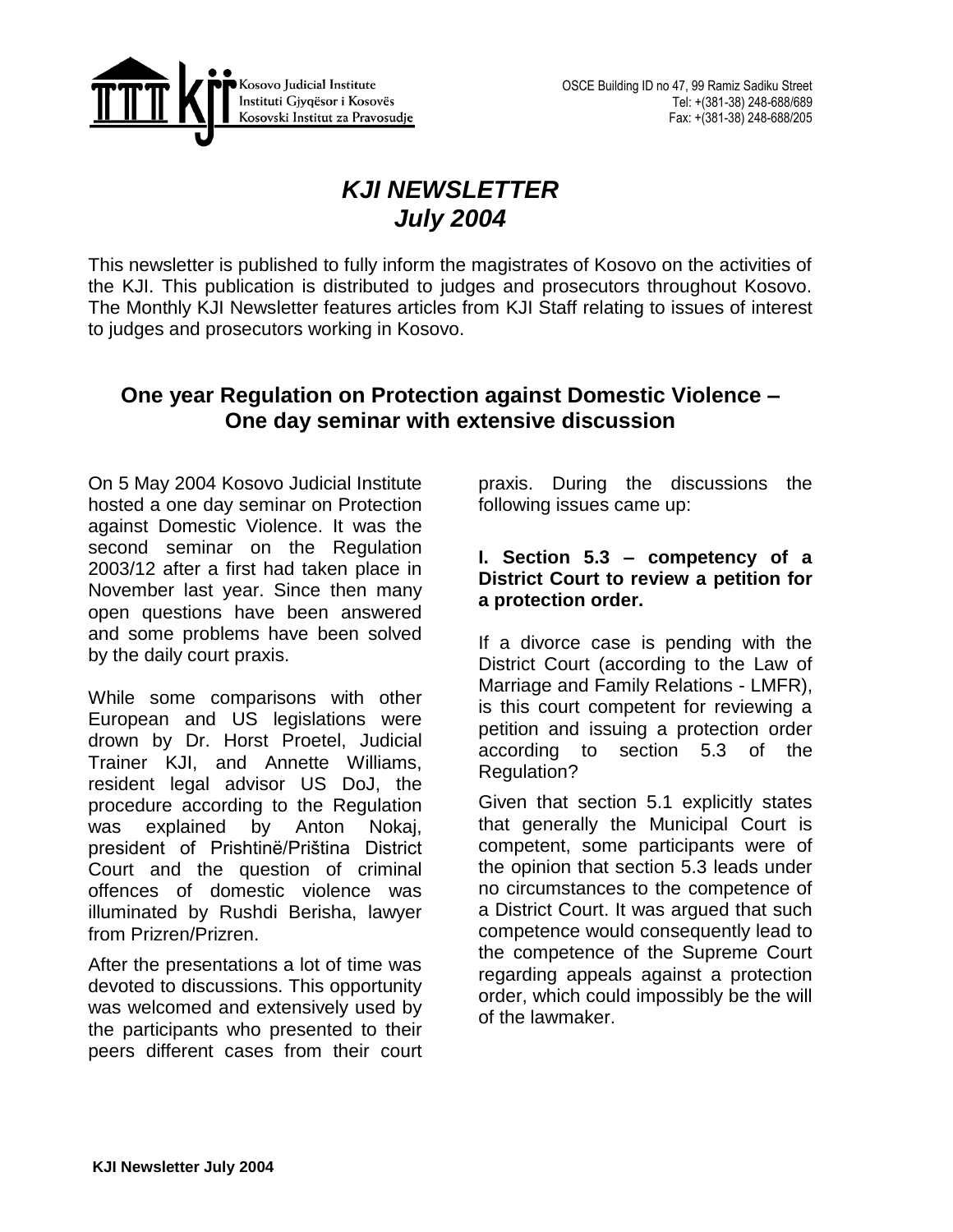



Furthermore section 5.5 caused some confusion in this regard. Many participants concluded from this provision that the court that issues the protection order is also competent to try the violation of the protection order according to section 15 (see also II). Presumed this is correct, it is feasible that a District Court is competent although according to the Law on regular courts such crime is to be tried at a Municipal Court.

However other participants pointed out that it must be the District Court which is competent in these cases. Section 5.3 explicitly defines that that court "shall" be competent.

As a basic principle the word "shall" stands for "must" – not only in a legal context. Only extraordinary circumstances justify an exception. The court competency is therefore not left to the discretion of neither the judge nor the petitioner.

A possible competence of the District Court was also supported by KJI's trainer Horst Proetel who stressed that this exception is justified as it only simplifies the procedure: instead of two different courts only one court is competent. He referred to the systematic construction of the provision: while 5.1 and 5.2, dealing with general rules, are stating that the respective Municipal Court is competent, 5.3 explicitly does not contain any provision regarding the question which court it should be but refers to the LMFR. Finally section 5.5 is not a counterargument as it has to be read differently (see II).

#### **II. Content of Section 5.5 – Does this provision supercede the Law on regular courts?**

Many participants understand section 5.5 as a provision which regulates the real and territorial competence of the criminal court thus superceding the general provisions on competencies in the Law on regular courts regarding criminal offences. This interpretation combined with section 5.3 would – as we have just seen - indeed lead to a total mix up of court competencies. It cannot be assumed that this was the will of the lawmaker.

Another understanding of section 5.5 was presented by KJI's judicial trainer Horst Proetel. This interpretation is strongly supported by a comparison of laws from many European states which contain similar provisions. Decisive is the exact wording of the provision. Section 5.5 says that the court which issues the order shall be competent "to determine any violation of such order pursuant to section 15". It is clearly a difference if the provision speaks about whether the court shall "decide on" or only "determine" any violation of such order. The provision does not foresee a different competence for the criminal proceedings. It only defines that it is in the hand of the same civil court judge to decide whether or not a violation has occurred. Such decision has constitutive effect and is therefore precondition for any criminal proceedings in this regard. In this way the competence according to the Law on regular courts remains unchanged.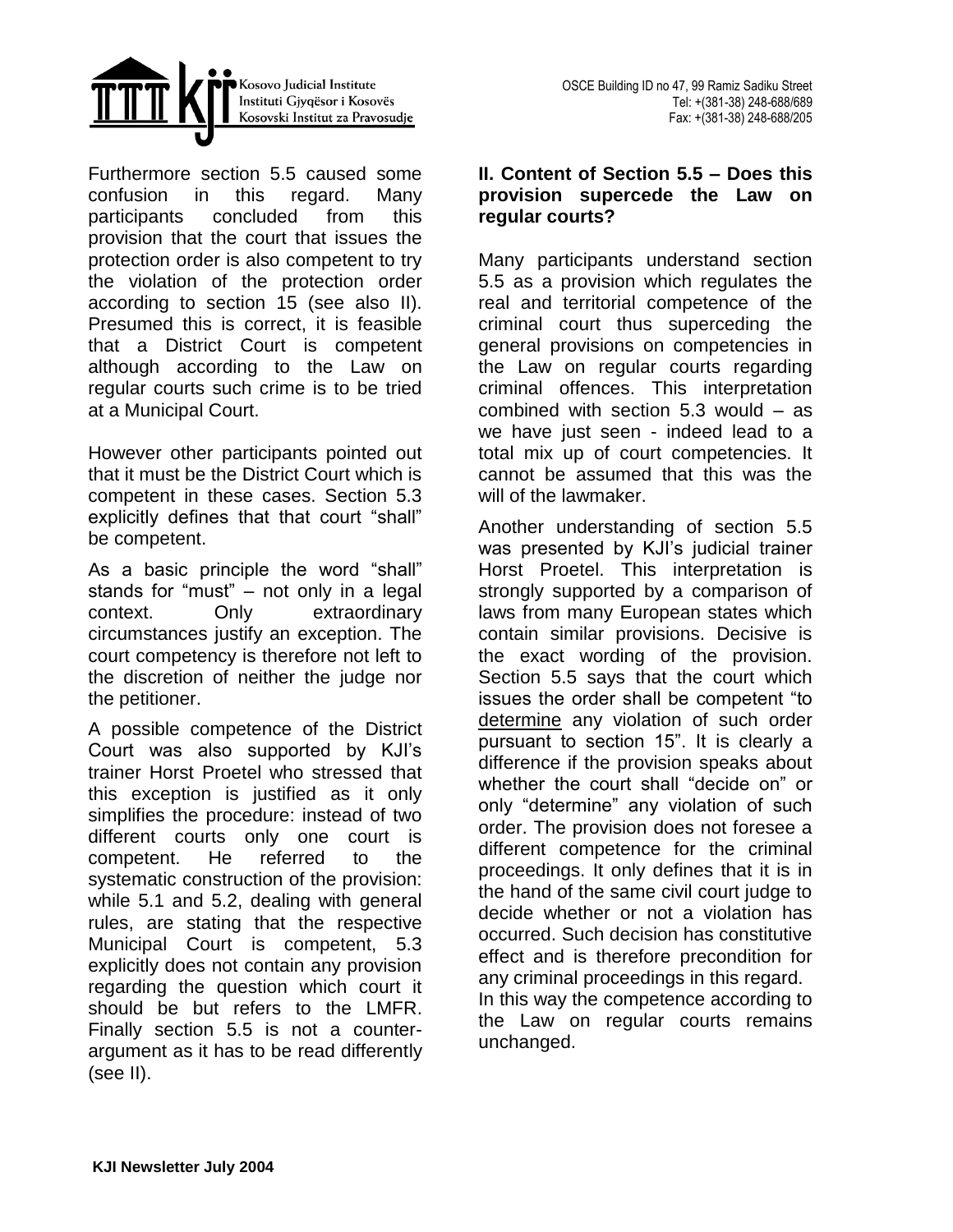

This opinion is again supported by the systematic of the Regulation. Chapter I until III are only dealing with civil law matters while chapter IV ("Criminal Offences and Proceedings") deals with criminal matters.

### **III. Legal terminology used in the Regulation**.

As in the November-seminar confusion regarding the terminology was addressed. Despite the fact that some of this confusion persists, the meaning of the legal terms is by now quite clear for everyone. While the term "petitioner" is broadly accepted, the Albanian translation for "respondent" still causes some critics. In order to ease the distinction between civil law and criminal law many speakers showed sympathy for the term "responsible party" instead. However the terms are labelled, it was acknowledged by everyone that only civil procedures apply.

#### **IV. Issuing a protection order is not a punishment of the respondent but solely aimed to protect the victim of domestic violence**.

Does it contravene the double jeopardy principle to impose (or extend) a protection order against a person because of an act, for which he/she has already been punished by imprisonment?

Section 10.2 clearly states that both proceedings are not related at all. Besides the protection order does in no way constitute a punishment at all but only a protection of the victim. Therefore

a punishment according to criminal law and a protection order issued at the same time with regard to the same act do not contravene the principle of double jeopardy. This problem shows once again the importance of a clear distinction between criminal law and civil law.

### **V. Can the protected party, who did not file the petition for an emergency protection order, withdraw the petition? Who is party of the proceedings?**

According to section 6 the petition for an emergency protection order may also be filed by a third-party, for example a person with whom the protected party has a domestic relationship or a representative form the Center for Social Work. If this is the case, can the protected party withdraw the petition? It must be admitted that this provision touches upon the private family-sphere which is protected by the constitutional framework and international human rights. If a third party gets involved, a balance has to be found between the comprehensible wish to protect a victim of domestic violence and the constitutional right of each person to have his/her private and family life respected. The question has to be answered against this background. In a formal sense, the protected party is in such case not petitioner or party of the legal proceedings and can therefore not withdraw the petition. However, according to section 9.2 the court shall hear the protected party in reviewing the petition. If the spouse during that

hearing declares that no domestic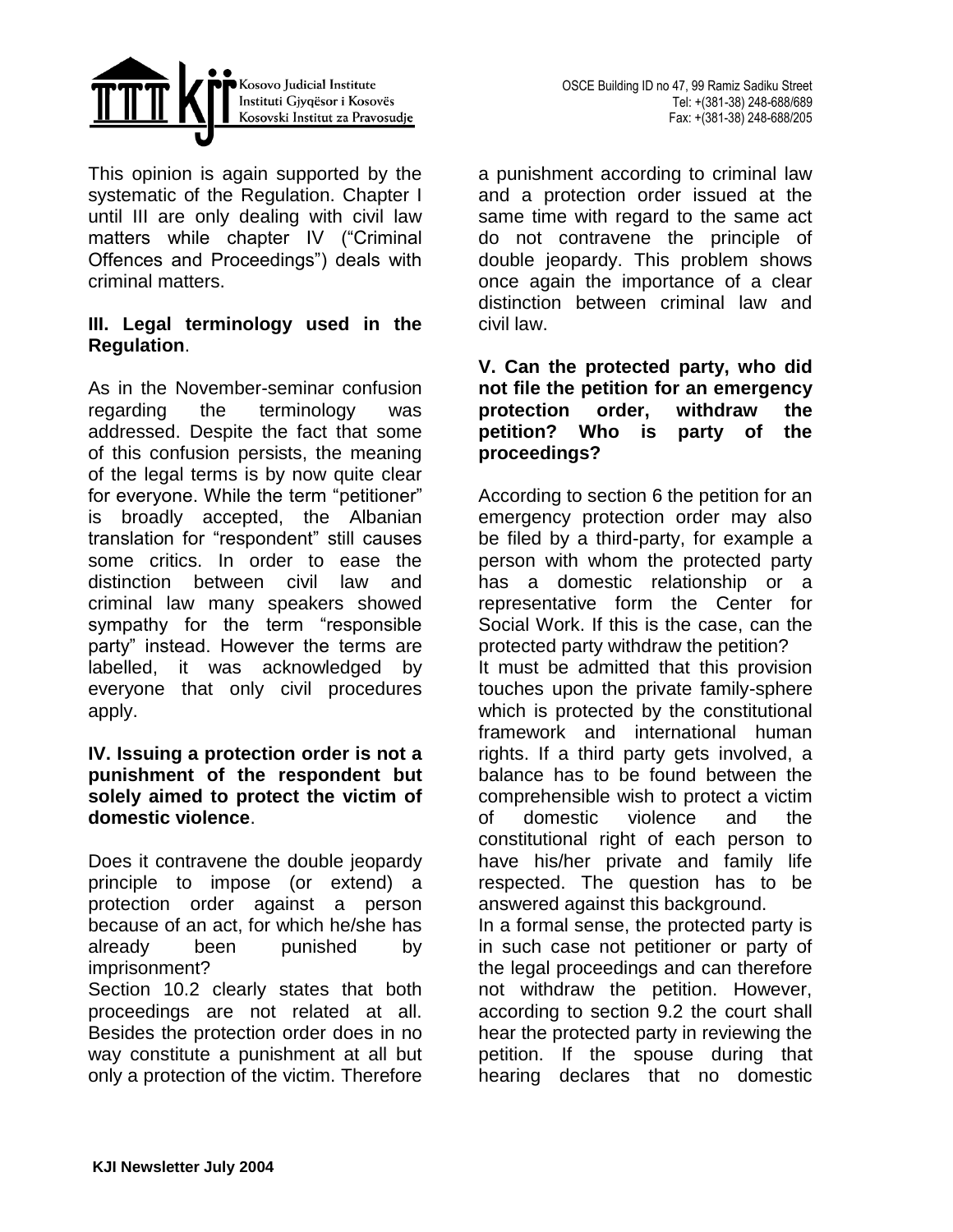



violence has taken place, the judge will probably terminate the procedure unless he gets the impression that the statement is forced.

At the end of the day the court cannot act contrary to the explicit will of the person to be protected. The aim of the regulation is to support and protect victims of domestic violence, not to force people to receive such help.

#### **VI. Expiration of interim emergency protection order**

As stated in section 13.3 (b) an interim emergency protection order issued by the law enforcement agencies shall not expire at the next opening of the court but at the end of the next day the court is in operation. This guarantees a continuous protection as the court shall decide on an emergency protection order within 24 hours according to section 9.1.

The seminar was also used to address practical problems in relation with the Regulation. To remove the perpetrator from the residence, while being a good solution in many Western countries, can

cause problems in Kosovo as the wife (which is mostly the victim) lives in her husband's family which will probably not stay impartial towards the victim. It is very likely that the family will at least try to influence her while often the victim will even be discriminated against. Besides it seems that the actual situation in Kosovo does often not give enough room for judicial intervention as the welfare system cannot adequately support a family if the only provider is removed or even incarcerated. If under these circumstances the petitioner withdraws the petition, the legal consequence is clearly that the case is to be closed. However, in such case it remains unanswered whether or not a protection for the petitioner would have been necessary.

The KJI is aware of the remaining difficulties but at the same time pleased to learn that many problems were solved by the daily praxis in Kosovo's court rooms. At the appropriate time the KJI will again hold a seminar on this issue.

Michael Frahm, KJI Intern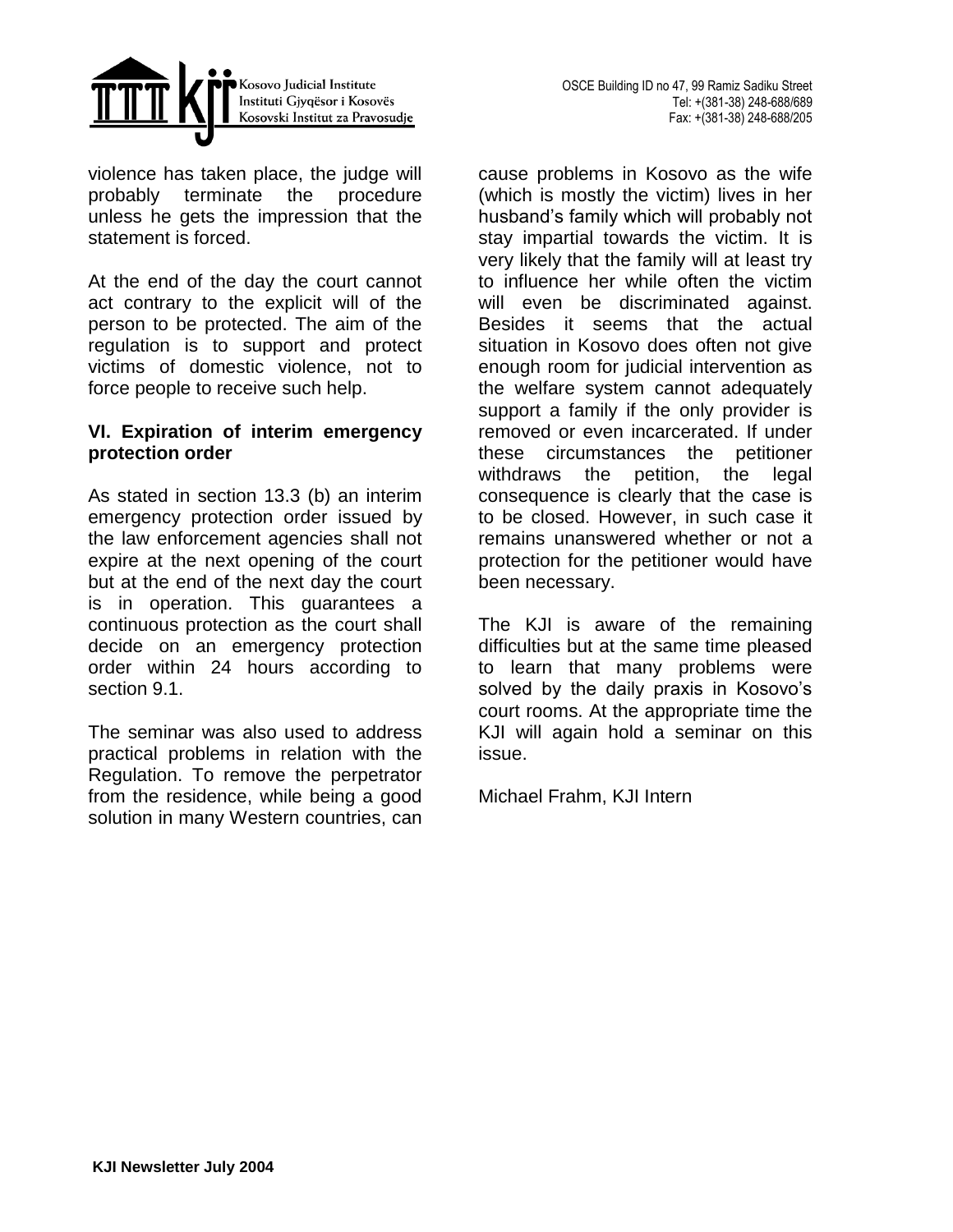

# **Project activities July 2004**

- Seminar on civil law expropriation and compensation
- Seminar on the Provisional Criminal Code and the Juvenile Justice Code

#### Seminar on civil law – expropriation and compensation

The KJI will organize a seminar on 7 July on expropriation and compensation. The topics of this training session will focus on the procedure of compensation for expropriation, the annulment of final decisions on expropriation, the deprivation of property under the European Convention on Human Rights and the case law of the European Court of Human Rights, as well as the preparatory actions related to expropriation. The experts contributing to this seminar will be a Professor of Civil Procedural Law from the Law Faculty of Prishtinë/Priština, a Judge from the Supreme Court of Kosovo, a Human Rights international consultant and a judicial trainer from KJI. This session addresses civil law judges from the Supreme Court, District Courts and Municipal Courts.

#### Seminar on the Provisional Criminal Code and the Juvenile Justice Code

The KJI and the Probation service will organize on 15 July a joint training session on specific legal aspects of the Provisional Criminal Code and the Juvenile Justice Code. The first topic presented and discussed during this training session will focus on the different types of suspended sentences that can be imposed under both Provisional Criminal Code and Juvenile Justice Code (some draft model forms will be presented and discussed). The revocation of these suspended sentences according to the Provisional Criminal Code will also be addressed. Further topics will deal with the respective roles and responsibilities of probation officers and social workers according to the Juvenile Justice Code, their cooperation with the magistrates, as well as the duties of assistance and supervision undertaken by the Probation Service.

The experts contributing to this seminar are an expert on criminal law (ex KJI judicial trainer), a judge from the Supreme Court of Prishtinë/Priština, a judge from the District Court of Mitrovicë/Mitrovica, and the director of the Probation service of Kosovo. This training session addresses criminal law judges, prosecutors and probation officers.